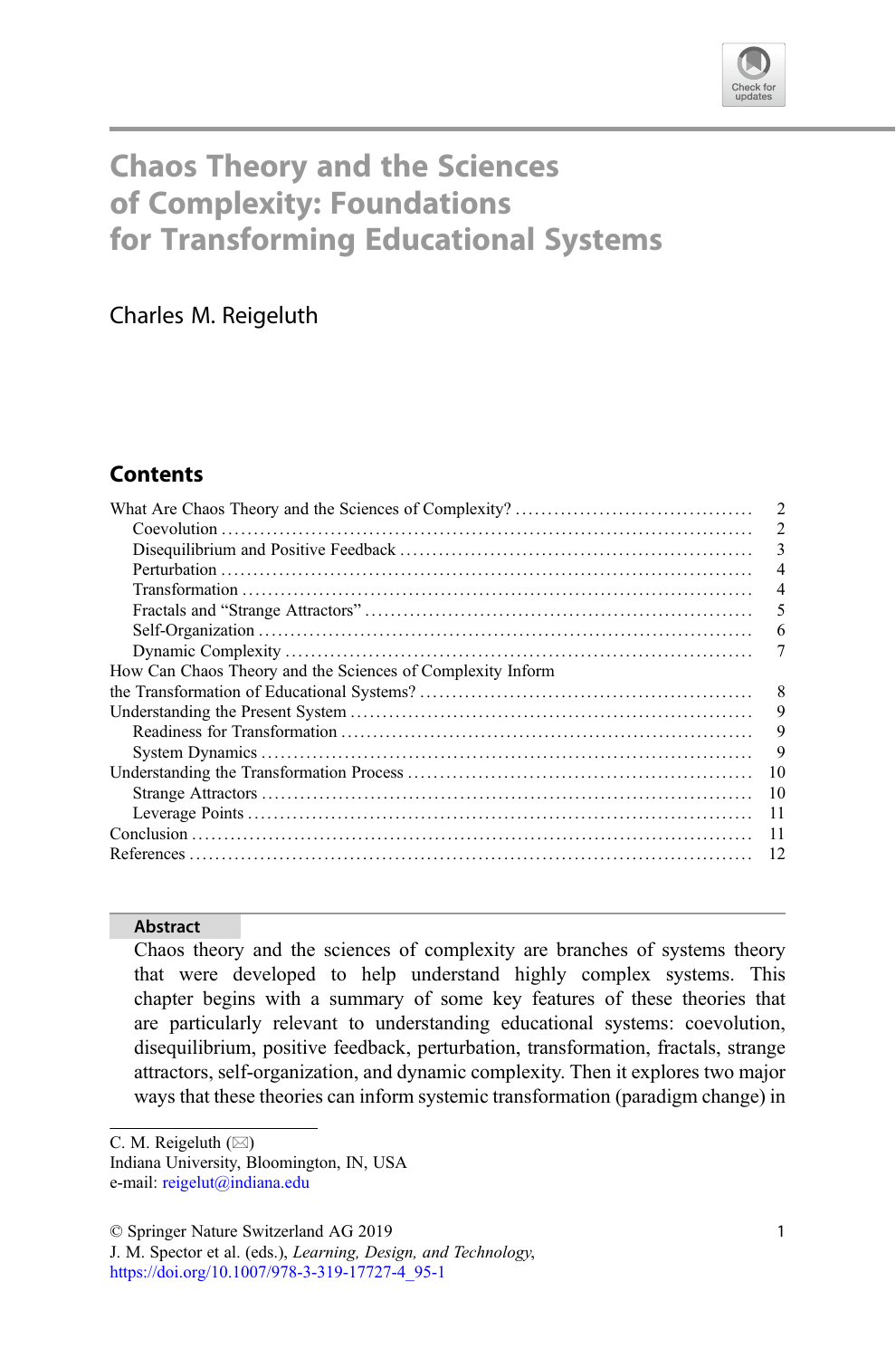K-12 education in the United States and other parts of the world. One way is to help people understand their present systems of education, how each is likely to respond to changes that people try to make, and the effects of those changes, to determine when a system is ready for transformation and identify the system dynamics that are likely to influence both the attempted changes and the effects of those changes. The other way is to help people understand and improve the transformation process, which is itself a complex system that educational systems can use to transform themselves. Strange attractors and leverage points are two particularly powerful tools for influencing the success of the transformation process.

#### Keywords

Chaos theory · Sciences of complexity · Complex systems · Educational systems · Systemic transformation process · Paradigm change in education

Public education in the United States is an array of highly complex systems whose behavior, or causal dynamics, has proven difficult to understand. Similarly, the process of transforming a school system is highly complex and difficult to predict or control. Chaos theory and the sciences of complexity (Gleick, [1988](#page-11-0); Holden, [1986;](#page-11-0) Kellert, [1993;](#page-11-0) Lorenz, [1995;](#page-11-0) Nowotny, [2005;](#page-11-0) Wheatley [1999](#page-11-0)) are branches of systems theory that were developed to help understand highly complex systems. They recognize that beneath the apparently chaotic or unpredictable behavior of a complex system lie certain patterns that can help one to both understand, and especially influence the behavior of, the system. This chapter begins with a summary of some of the key features of chaos theory and the sciences of complexity and then explores the ways that these theories can inform systemic transformation (paradigm change) in K-12 education in the United States and other parts of the world.

## What Are Chaos Theory and the Sciences of Complexity?

Some of the key features of chaos theory and the sciences of complexity include coevolution, disequilibrium, positive feedback, perturbation, transformation, fractals, strange attractors, self-organization, and dynamic complexity. Each of these is briefly discussed and related to school systems.

## Coevolution

For a system to be healthy, it must coevolve with its environment: It changes in response to changes in its environment, and its environment changes in response to its changes. Wheatley says, "We inhabit a world that coevolves as we interact with it. This world is impossible to pin down, constantly changing ..." (1999, p. 9). A K-12 educational system exists in a community and larger society that are constantly evolving. But how are they evolving?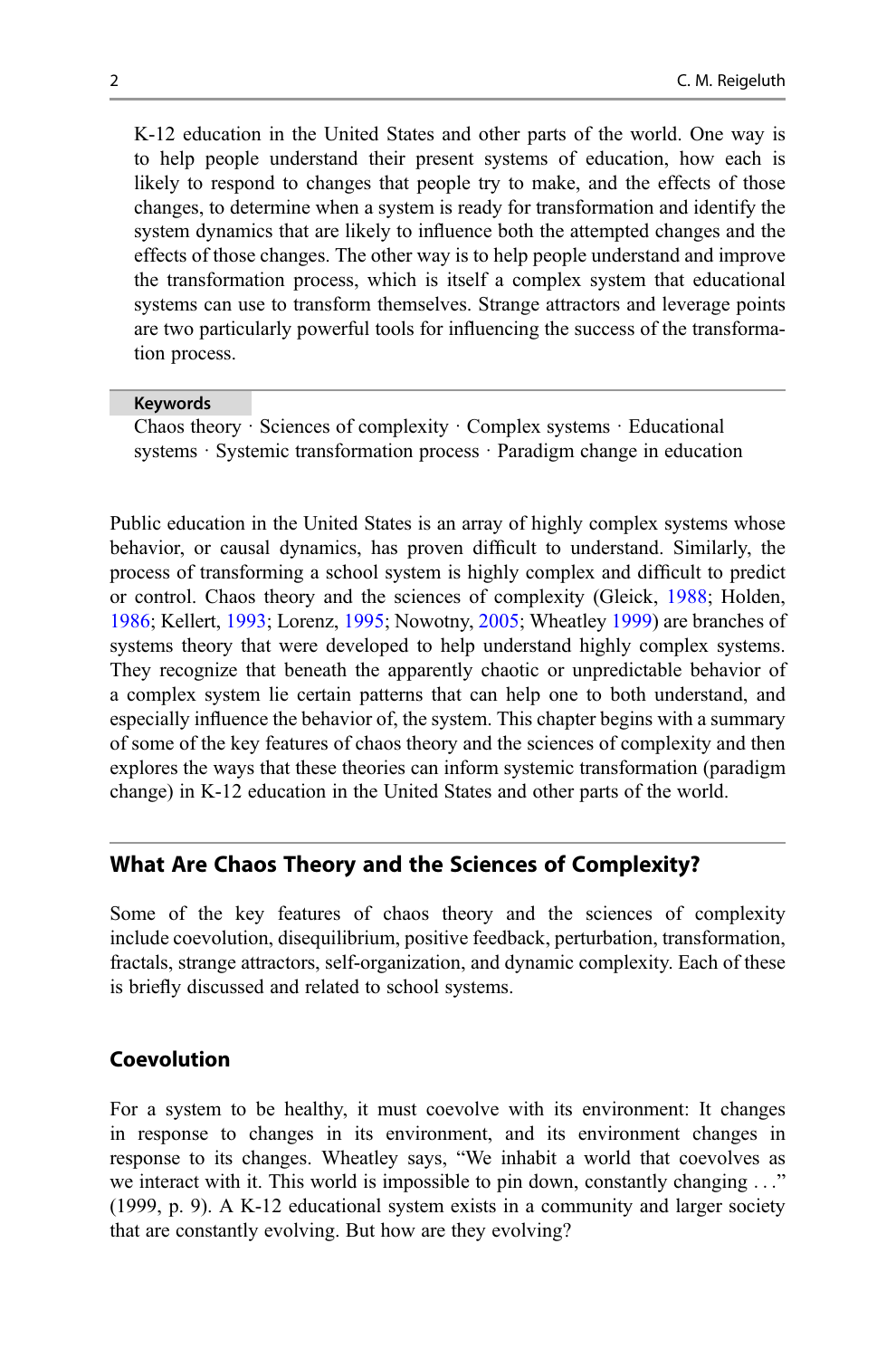Toffler ([1980\)](#page-11-0) has identified three major waves of societal evolution. Each has been accompanied by a fundamental change of paradigm in all a society's systems, and they provide examples of coevolution between educational systems and their respective environments. During the agrarian age, the one-room schoolhouse was the predominant paradigm of education, with its focus on tutoring and apprenticeship. During the industrial age, the factory model of schools became the predominant paradigm of education, with its focus on standardization and teacher-centered learning. Now, as societies evolve ever deeper into the information age, they are undergoing just as dramatic a change as during the industrial revolution, and this is putting greater pressure on educational systems to coevolve through a similarly fundamental shift in paradigm.

As communities and society evolve deeper into the information age, in which knowledge work is rapidly replacing manual labor and more and more children are being raised in poverty and single-parent or dual-income households, the need for coevolution in education has become ever more urgent (Reigeluth, [1994;](#page-11-0) Reigeluth & Karnopp, [2013\)](#page-11-0). Banathy ([1991\)](#page-11-0) has pointed to a large coevolutionary imbalance between education and society, which places society in ill-health and peril. Schlechty [\(1990](#page-11-0)), Caine and Caine ([1997\)](#page-11-0), and others have pointed out that educational systems are doing a better job than ever at what they were designed to do but that society is increasingly calling on them to do things they were not designed to do. Therefore, educational systems must coevolve to meet the changing educational needs of society.

To identify how an educational system should coevolve, there are two issues to look at. One is how its environment has changed. This includes changes in the community's educational needs, in the tools it offers to educators, and in other community (and societal) conditions that impact education, such as drugs, violence, teen pregnancy, and latchkey children. However, an educational system is not just shaped by its community; it also helps shape its community. Thus, the second issue for identifying how an educational system should coevolve is the ways the community would like its educational system to change to better reflect the values of the community and thereby to help make the community more consistent with its values. Therefore, an educational system should coevolve based on the evolving values, beliefs, and visions of the community and on the evolving educational needs of the community. This raises the all-important question: How can coevolution be fostered in educational systems?

#### Disequilibrium and Positive Feedback

According to chaos theory and the sciences of complexity, coevolution is fostered by disequilibrium and positive feedback. Equilibrium is defined as "a condition in which all acting influences are canceled by others, resulting in a stable, balanced, or unchanged system" (American Heritage Dictionary, as quoted by Wheatley [1999](#page-11-0), p. 76). Systems can be in a state of equilibrium, in which case, minor changes or adjustments to the system are all that is necessary; or systems can be in a state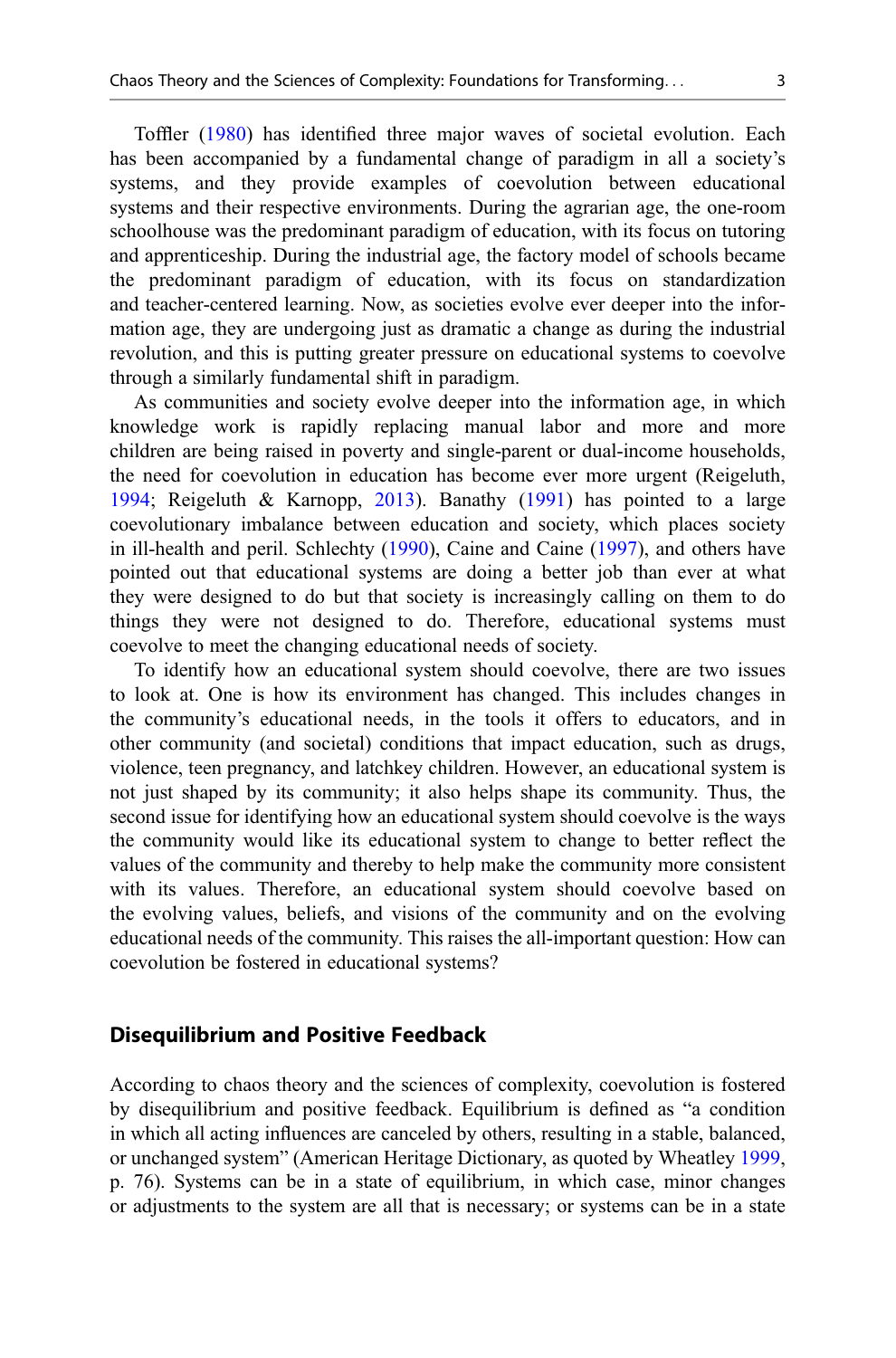of disequilibrium, in which case, they approach "the edge of chaos." This might lead one to believe that disequilibrium is a bad thing. However, Wheatley [\(1999](#page-11-0)) makes the following points:

"I observed the search for organizational equilibrium as a sure path to institutional death." (p. 76)

"In venerating equilibrium, we have blinded ourselves to the processes that foster life." (p. 77)

"To stay viable, open systems maintain a state of non-equilibrium.... They participate in an open exchange with their world, using what is there for their own growth." (p. 78)

"Prigogine's work demonstrated that disequilibrium is the necessary condition for a system's growth." (p. 79)

Hence, disequilibrium is one important condition for coevolution. The other is positive feedback, which has a particular meaning in systems theory.

Systems may receive both negative and positive feedback. Negative feedback provides information about deficiencies in attaining a system's goals, so that the system can adjust its processes to overcome those deficiencies. In contrast, *positive* feedback provides information about opportunities for a system to change the goals that it pursues. Thus, positive feedback is information from the environment that helps a system to coevolve with its environment. Often, it takes the form of perturbations (or disturbances) that cause disequilibrium in a system.

#### Perturbation

A perturbation is any change in a system's environment that causes disequilibrium in a system. For example, as society in the United States has evolved deeper into the information age, a new educational need that has arisen is the need for lifelong learning. Rapid change in the workplace and the new reality of multiple careers during one's life require people to be lifelong learners. To help people become lifelong learners, schools must cultivate both the desire to learn (a love of learning) and the skills to learn (self-directed learning). However, typical industrial-age school systems do the opposite on both counts, placing stress on the environment (coevolutionary imbalance) and causing the environment to put pressure (perturbation) on the educational system to undergo fundamental change or transformation.

## Transformation

Disequilibrium creates a state in which the system is ripe for transformation, which is reorganization on a higher level of complexity. Transformation occurs through a process called emergence, by which new processes and structures emerge to replace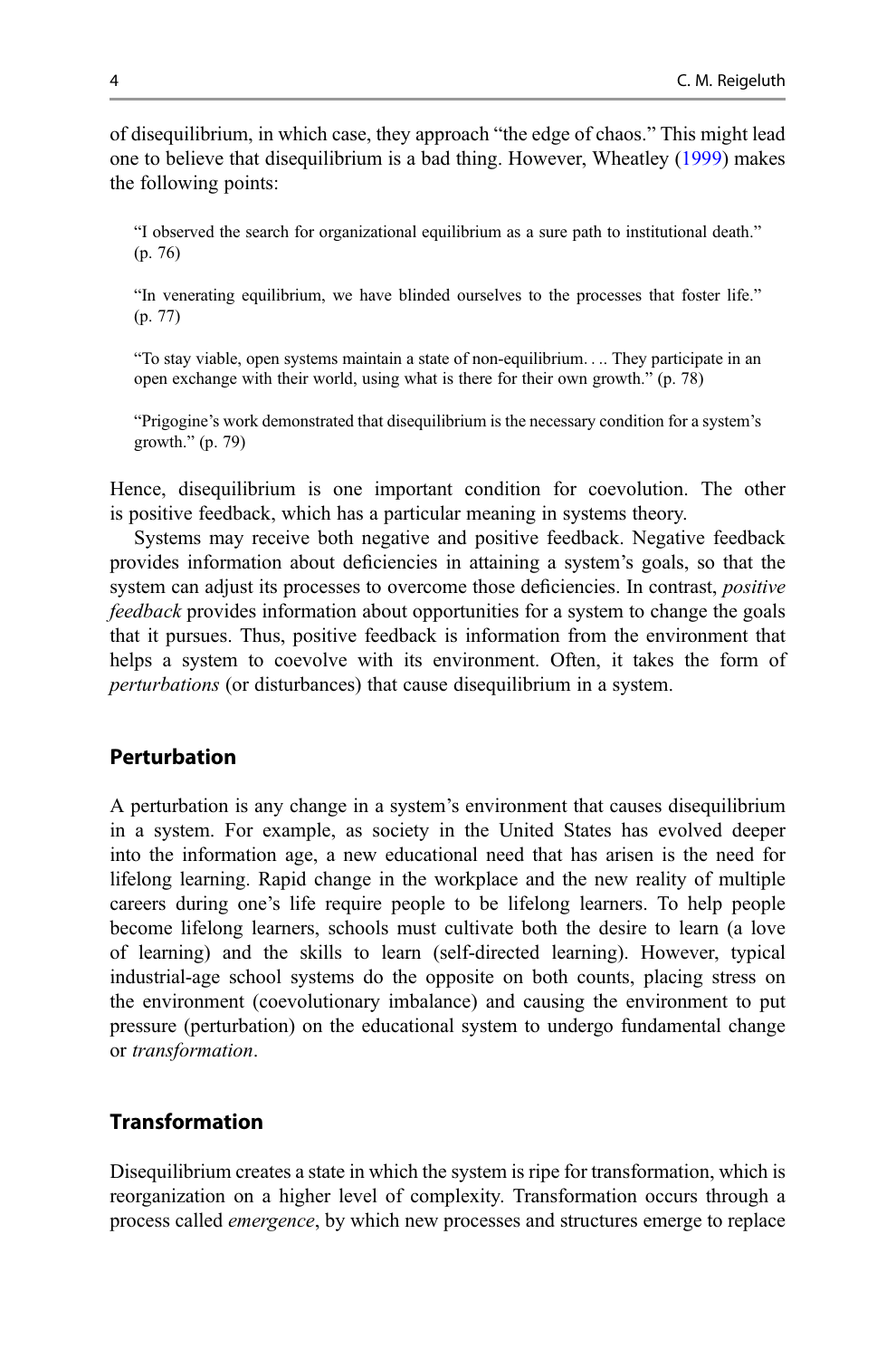old ones in a system. Transformation is paradigm change and stands in contrast to piecemeal change, which leaves the structure of a system unchanged. Piecemeal change often involves finding better ways to meet the same needs, whereas transformation entails modifying the structure of a system, usually in response to new needs. Piecemeal change usually changes one part of a system (albeit perhaps a part that exists in all schools within a district) in a way that is still compatible with the rest of the system, whereas transformation (or paradigm change) entails such a fundamental change that it requires changes in other parts of the system because the other parts are not compatible with the change.

According to Duffy, Rogerson, and Blick ([2000\)](#page-11-0), transformation of an educational system requires simultaneous changes in the core work processes (teaching and learning), the social architecture of the system (culture and communications), and the system's relationships with its environment. So, what factors can help guide transformation?

#### Fractals and "Strange Attractors"

Transformation is strongly influenced by strange attractors, which are a kind of fractal (Wheatley [1999](#page-11-0)). Fractals are patterns that recur at all levels of a system, called self-similarity. In educational systems, they can be considered core ideas and values or beliefs (Banathy, [1991](#page-11-0), [1996](#page-11-0)) that guide or characterize the design of the new (transformed) system. These recurring patterns can be structural or behavioral –that is, they can be patterns of form or function, and they strongly influence, and are influenced by, complex system dynamics (Senge [1990\)](#page-11-0). One example of a fractal in education is top-down, autocratic control. On the district level of an educational system, the school board typically controls the superintendent, who controls the principals. On the building level, the principals control their teachers. And on the classroom level, the teachers control their students.

Another example of a fractal in education is uniformity or standardization. On the district level, all elementary schools are typically supposed to be the same (equal) in such key features as policies, curriculum, methods, and assessments. On the building level, all teachers at the same grade level are supposed to teach the same content at the same time with the same textbooks, again to provide equality. On the classroom level, all students in a classroom are typically supposed to learn the same thing at the same time in the same way. And even for professional development, all teachers typically engage in the same professional development activities at the same time.

Top-down control and uniformity are but two of many fractals that characterize the factory model of schools. Although changes are beginning to emerge in some of these patterns, few would argue that they were not typical of industrial-age educational systems and they are still the predominant paradigm in educational systems today.

A strange attractor is a kind of fractal that has a powerful influence over the processes and structures that emerge in a system undergoing transformation. Fractals are similar to what Dawkins called "memes," which are ideas or cultural beliefs that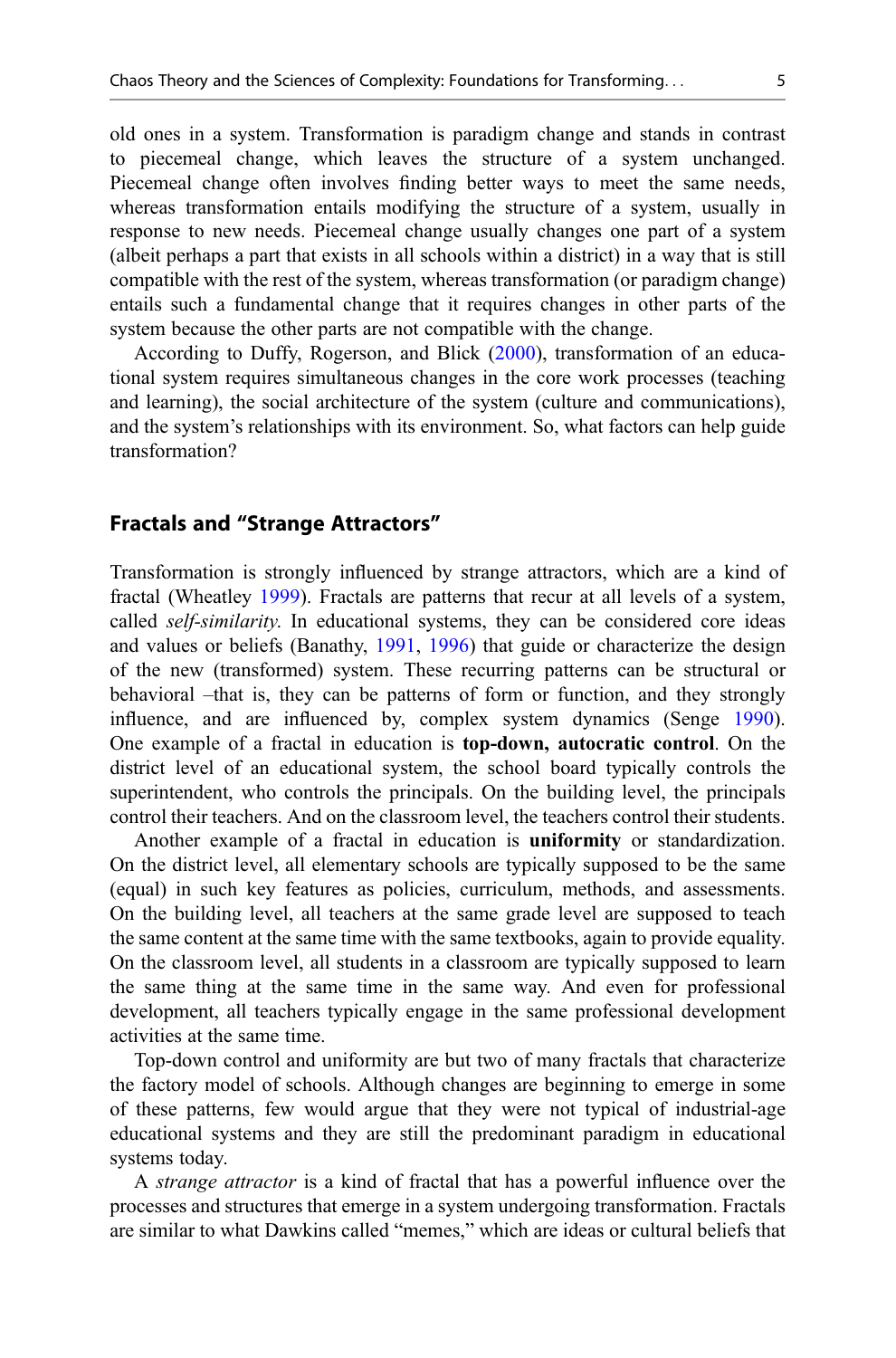are "the social counterpoints to genes in the physical organism" and have the power to organize a system in a specific way (Caine & Caine, [1997](#page-11-0), p. 33). One example of a strange attractor, or meme, in education is stakeholder empowerment or ownership, which entails providing both the freedom to make decisions and support for making and acting on those decisions. On the district level, this takes the form of the school board and superintendent empowering each building principal to experiment with and adopt new approaches to better meet students' needs and to make other important decisions (hiring, budgeting, and so on). On the building level, the principal empowers each teacher to experiment with and adopt new approaches to better meet students' needs and to participate in school policymaking and decision-making. On the classroom level, the teacher empowers each student to make decisions about how to best meet her or his needs (self-regulated learning). This form of leadership at all levels entails providing guidance and support to cultivate the ability to make good decisions and act effectively on them. It is a distinct paradigm of leadership from the top-down, command-andcontrol paradigm.

A second example of a strange attractor is customization or differentiation (or diversity). On the district level, each school has the freedom to be different from other schools. On the school level, each teacher has the freedom to be different from other teachers. And on the classroom level, each student has the freedom to be different from other students (with respect to both what to learn and how to learn it). Note that this strange attractor is systemically interdependent with the previously described one, empowerment.

A third example is shared decision-making or collaboration. On the district level, the school board and superintendent involve community members, teachers, and staff in policymaking and decision-making. On the school level, the principal involves parents, teachers, and staff in policymaking and decision-making. And on the classroom level, the teacher involves the student and parents in decisions and activities to promote the student's learning and development.

To become an effective strange attractor for the transformation of a school system, the core ideas and values (or beliefs) must become fairly widespread to cultural norms among the stakeholders most involved with making the changes. Once that status is reached, little planning needs to be done for the transformation to take place. Appropriate behaviors and structures will emerge spontaneously through a process called self-organization.

#### Self-Organization

Self-organizing systems are adaptive; they evolve themselves; they are agile (McCarthy, [2003](#page-11-0)). They require two major characteristics: openness and self-reference (Wheatley [1999](#page-11-0)). To be *open* with its environment, a system must actively seek information from its environment and make it widely available within the system. The intent of this new information is to keep the system off balance, alert to how it might need to change. An open organization does not look for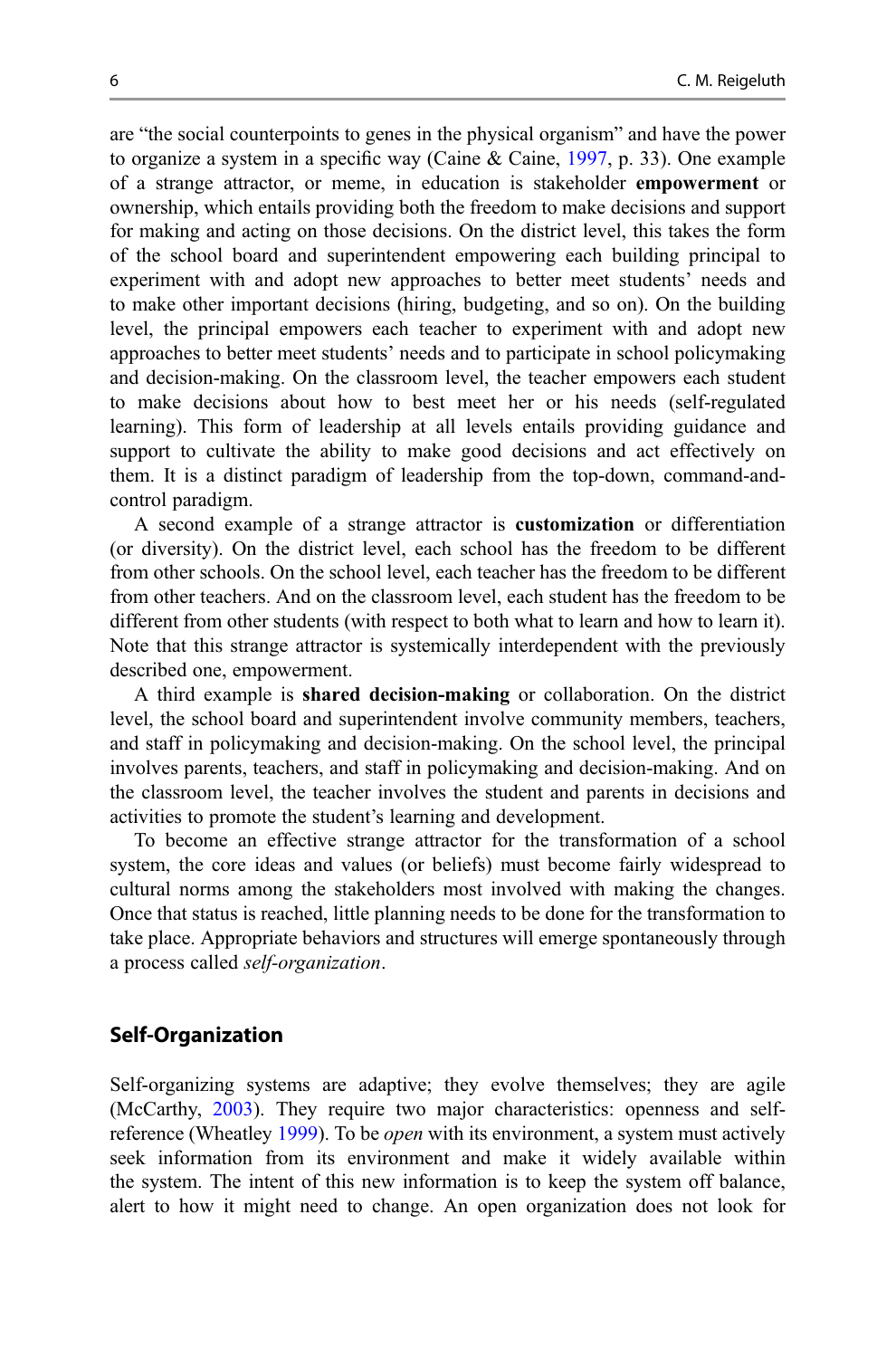information that makes it feel good or that verifies its past and validates its present. It is deliberately looking for information that might threaten its stability, knock it off balance, and open it to growth (Wheatley [1999,](#page-11-0) p. 83). But the system must go beyond seeking and circulating information from its environment; it must also partner with its environment. As Wheatley [\(1999](#page-11-0)) notes: "Because it partners with its environment, the system develops increasing autonomy from the environment and also develops new capacities that make it increasingly resourceful" (p. 84).

A second characteristic of self-organizing systems is the ability to self-reference on the core ideas, values, or beliefs that give the organization an identity. ln this way, "When the environment shifts and the system notices that it needs to change, it always changes in such a way that it remains consistent with itself. ... Change is never random; the system will not take off in bizarre new directions" (Wheatley [1999,](#page-11-0) p. 85).

A third characteristic is freedom for people to make their own decisions about changes. Jantsch [\(1980](#page-11-0)) has noted a paradoxical but profound systems dynamic: "The more freedom in self-organization, the more order" (p. 40, as cited by Wheatley [1999,](#page-11-0) p. 87). As long as the freedom is guided by sufficient self-reference, it will allow change to occur before a crisis point is reached in the system, thereby creating greater stability and order. Paradoxically, the system is "less controlling, but more orderly" by being self-organizing (Wheatley [1999,](#page-11-0) p. 87). Typically, coevolution occurs through self-organization, but complex system dynamics have a powerful influence on self-organization and any resulting systemic transformation.

#### Dynamic Complexity

According to Peter Senge, social systems have detail complexity (which is not very important in systems theory) and dynamic complexity (which is crucial).

When the same action has dramatically different effects in the short run and the long, there is dynamic complexity. When an action has one set of consequences locally and a very different set of consequences in another part of the system, there is dynamic complexity. When obvious interventions produce nonobvious consequences, there is dynamic complexity (1990, p. 71).

System dynamics are the web of causal relationships that influence the behavior of a system at all its various levels. They help people understand how a change in one part of an educational system is likely to impact the other parts and the outputs of the system and to understand how a change in one part of an educational system is likely to be impacted by the other parts of the system. Dynamic complexity is captured to some extent by Senge's "11 laws of the fifth discipline" and his "system archetypes." The laws include such general dynamics as:

- The harder you push, the harder the system pushes back.
- The easy way out usually leads back in.
- The cure can be worse than the disease.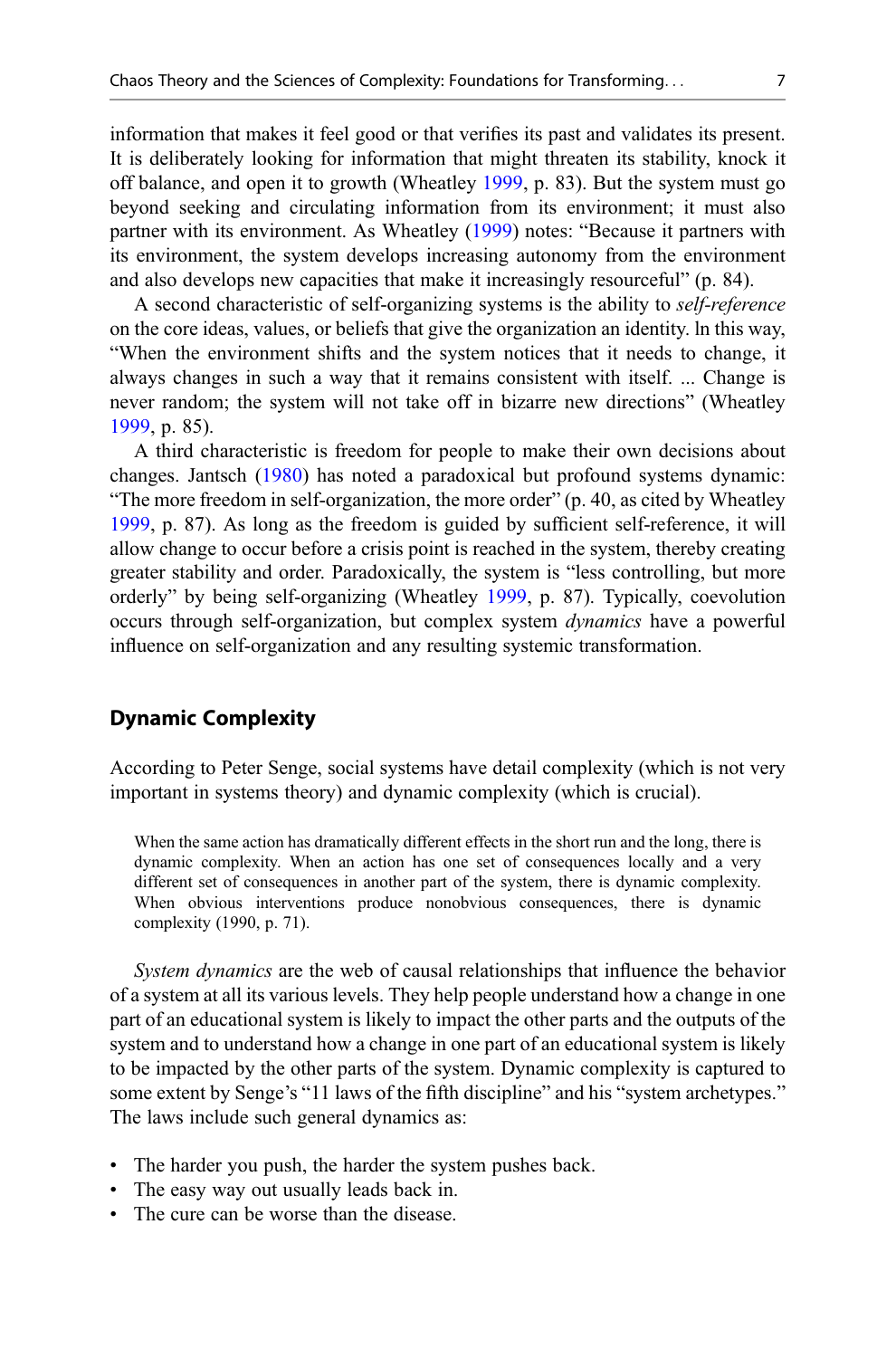- Faster is slower.
- Cause and effect are not closely related in time and space.
- Small changes can produce big results, but the areas of highest leverage are often the least obvious.

Senge's ([1990\)](#page-11-0) system archetypes include:

- "Limits to growth," in which an amplifying process that is put in motion to create a certain result has a secondary effect (a balancing process) that counters the desired result.
- "Shifting the burden," in which the underlying problem is difficult to address, so people address the symptoms with easier "fixes," leaving the underlying problem to grow worse unnoticed until it is much more difficult, if not impossible, to fix.
- "Tragedy of the commons," in which a commonly available but limited resource is used to the extent that it becomes more difficult to obtain, which causes intensification of efforts until the resource is significantly or entirely depleted.
- "Growth and underinvestment," in which growth approaches a limit that can be raised with additional investment, but if the investment is not rapid nor aggressive enough, growth will be stalled and the investment will become unnecessary.
- "Fixes that fail," in which a fix that is effective in the short run has unforeseen long-term effects that reduce their effectiveness and require more of the same fix.

Senge's laws and archetypes identify high-level or general system dynamics, but it is also important to identify the complex system dynamics at play in a particular educational system. Those dynamics are complex causal relationships that govern patterns of behavior, explain why piecemeal solutions are failing, and predict what kinds of solutions may offer higher leverage in transforming a system to better meet students' needs.

## How Can Chaos Theory and the Sciences of Complexity Inform the Transformation of Educational Systems?

The remainder of this chapter explores the ways that chaos theory and the sciences of complexity can inform the systemic transformation of educational systems. They can do so in two fundamental ways. First, they can help people understand the present system of education and how it is likely to respond to changes that are attempted. Second, they can help people understand and improve the transformation process, which is itself a complex system that educational systems can use to transform themselves.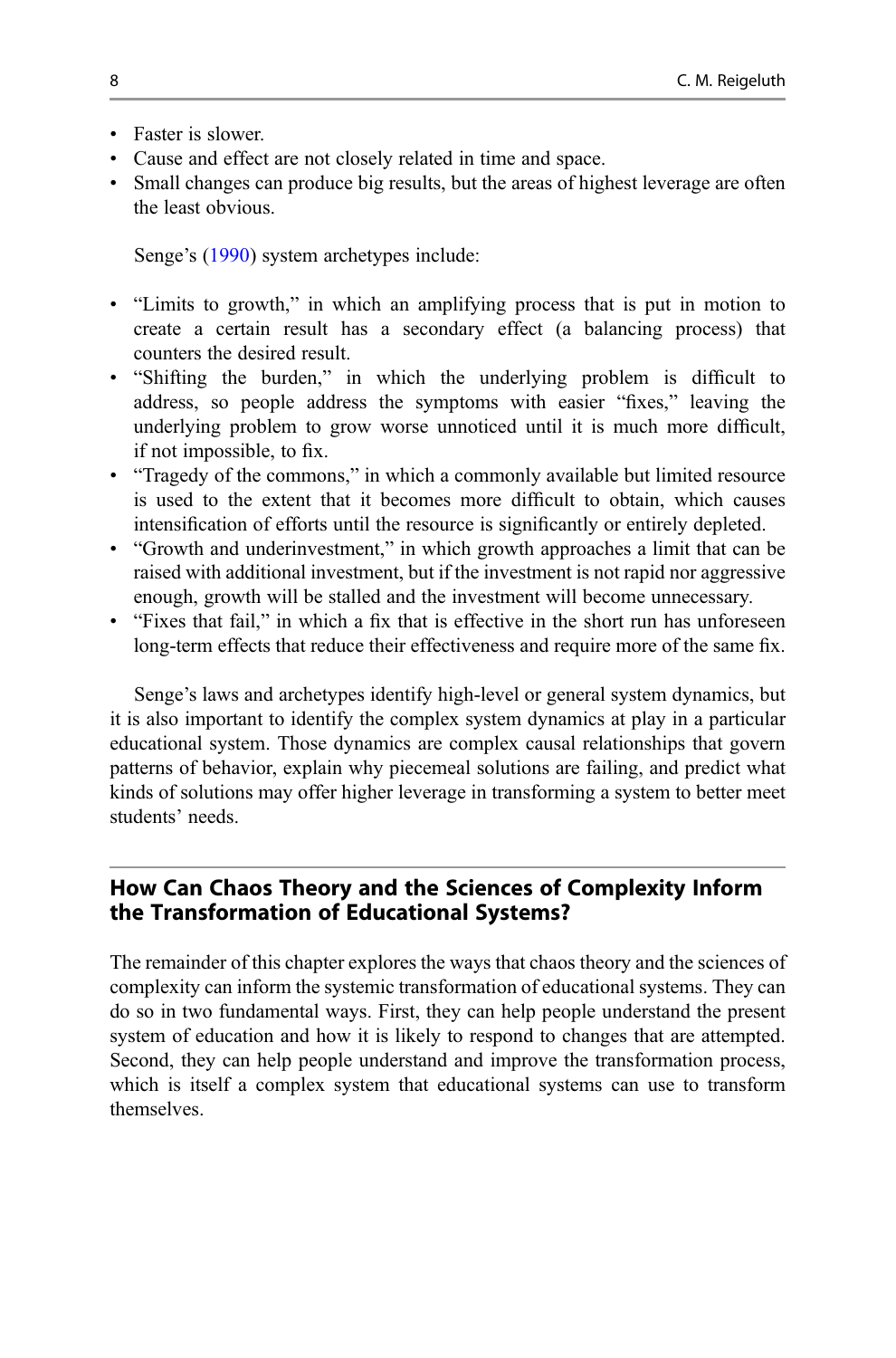#### Understanding the Present System

Chaos theory and the sciences of complexity can help people understand the present systems of education, including (a) when each is ready for transformation and (b) the system dynamics that are likely to influence individual changes attempted and the effects of those changes.

#### Readiness for Transformation

Chaos theory and the sciences of complexity indicate that readiness for transformation is influenced by several factors. First, there must be sufficient impetus for transformation, which is created by perturbations from outside the system that produce a state of disequilibrium in the system. That disequilibrium may be caused by either of two kinds of changes in the environment (a school system's community): (1) ones that create problems for the system, such as dysfunctional home environments and lack of discipline in the home, or (2) ones that present opportunities to the system, such as the Internet or other powerful technologies to support learning. Second, there must also be sufficient enablers of transformation, which are created by factors inside the system, such as "participatory" (Schlechty, [1990\)](#page-11-0) or "transformational" leadership (Duffy et al., [2000\)](#page-11-0), as opposed to the industrial-age commandand-control form of leadership – or more appropriately, management – and sufficient levels of trust within and among stakeholder groups, such as the teachers' association, administration, school board, and parents.

#### System Dynamics

System dynamics are complex sets of causes and effects that are largely probabilistic, meaning that a cause increases the chances that an effect will take place but does not guarantee that it will take place. The complex sets of causes and effects are also highly interactive, meaning that the extent of influence of a cause on an effect is strongly influenced by other factors, including other causes. Regarding causes, system dynamics provide an understanding of aspects of the current system that will likely influence the viability and durability of any given change. For example, there is evidence that high-stakes tests that focus on lower levels of learning in Bloom's taxonomy (Bloom, Krathwohl, & Masia, [1956](#page-11-0)) are likely to reduce the viability and durability of attempts by teachers to develop higher-order thinking skills because such efforts would necessarily reduce the amount of time the teachers spend on the lower-level content, causing a decline in the high-stakes test scores.

Regarding the effects of any given change, system dynamics help people predict the effects that a change is likely to have on the outcomes of the transformed educational system, such as levels of student learning. For example, as the Saturn School of Tomorrow found (Bennett & King, [1991\)](#page-11-0), allowing students to be selfdirected learners can cause a reduction in "time on task" to learn the designated skills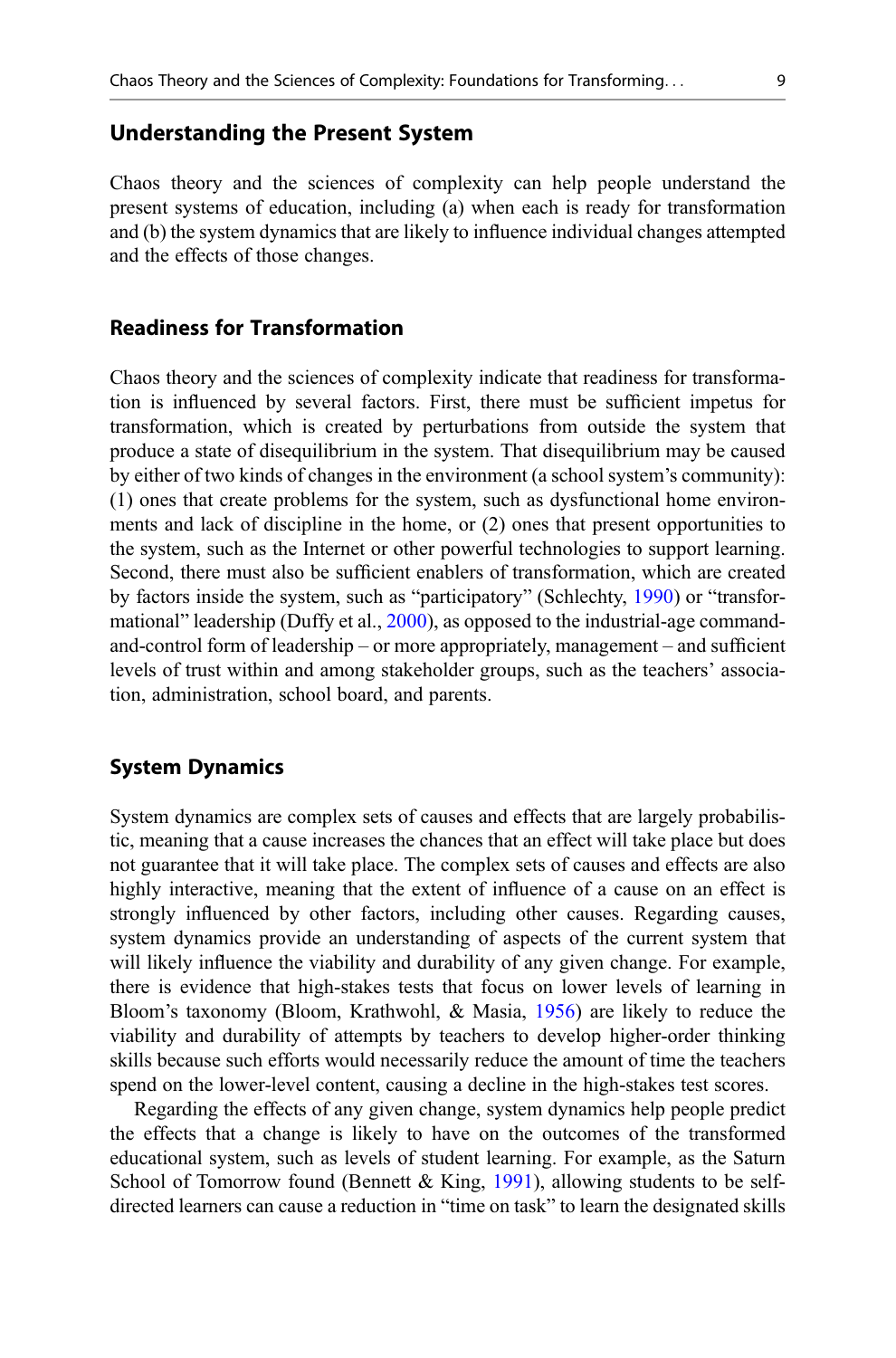and understandings, resulting in a reduction in those kinds of learning. This indicates the importance of clarifying the goals that the new system values and being sure to measure attainment of all those goals, not just the ones that may be measured by the standardized tests.

## Understanding the Transformation Process

Chaos theory and the sciences of complexity can also help people understand and improve the transformation process in which educational systems engage to transform themselves. The transformation process is itself a complex system composed of many subsystems, processes, and dynamics. With research and experience, people can expect to learn much about the dynamics that influence the subsystems and processes that are most likely to foster systemic transformation, but chaos theory and the sciences of complexity indicate that one cannot hope to control the transformation process (Caine & Caine, [1997;](#page-11-0) Wheatley [1999](#page-11-0)). Caine and Caine state that "the underlying belief is that we are in charge and can control the nature of change. All the reports on how difficult it has been to change education confirm the failure of this logic" (p. 12).

Chaos theory and the sciences of complexity also indicate that one can hope to influence the process through the use of such tools as strange attractors and leverage points and that one must constantly adjust and adapt the process to the emerging, ever-changing reality of a particular educational system and its environment (Caine & Caine, [1997;](#page-11-0) Wheatley [1999\)](#page-11-0).

#### Strange Attractors

The most powerful strange attractors are core ideas and beliefs like those described previously: ownership (or empowerment), customization (or differentiation), and shared decision-making (or collaboration). These core ideas stand in stark contrast to those that characterize the industrial-age mindset about "the real school" (Tyack and Cuban [1995](#page-11-0)): centralization and bureaucracy, standardization (or uniformity), and autocratic (or command-and-control) management. However, to have a powerful influence on the features that emerge in the system undergoing transformation, the core ideas and beliefs must become integral parts of the mindsets or mental models held by a critical mass of participants in the transformation process, and, therefore, they must collectively compose the culture of the transformation process as a system. This means that the major focus of a systemic transformation process in a school district must be on helping all stakeholders to expand their mindsets about education and to develop a set of shared core ideas and beliefs about the ideal kind of educational system they would like to have (Banathy, [1991;](#page-11-0) Caine & Caine, [1997;](#page-11-0) Reigeluth, [1993](#page-11-0); Reigeluth & Karnopp, [2013;](#page-11-0) Reigeluth & Karnopp, [2020\)](#page-11-0). This entails helping people to uncover the mental models that often unwittingly control their views of education and then deciding whether or not that is the way they really want their educational system to be.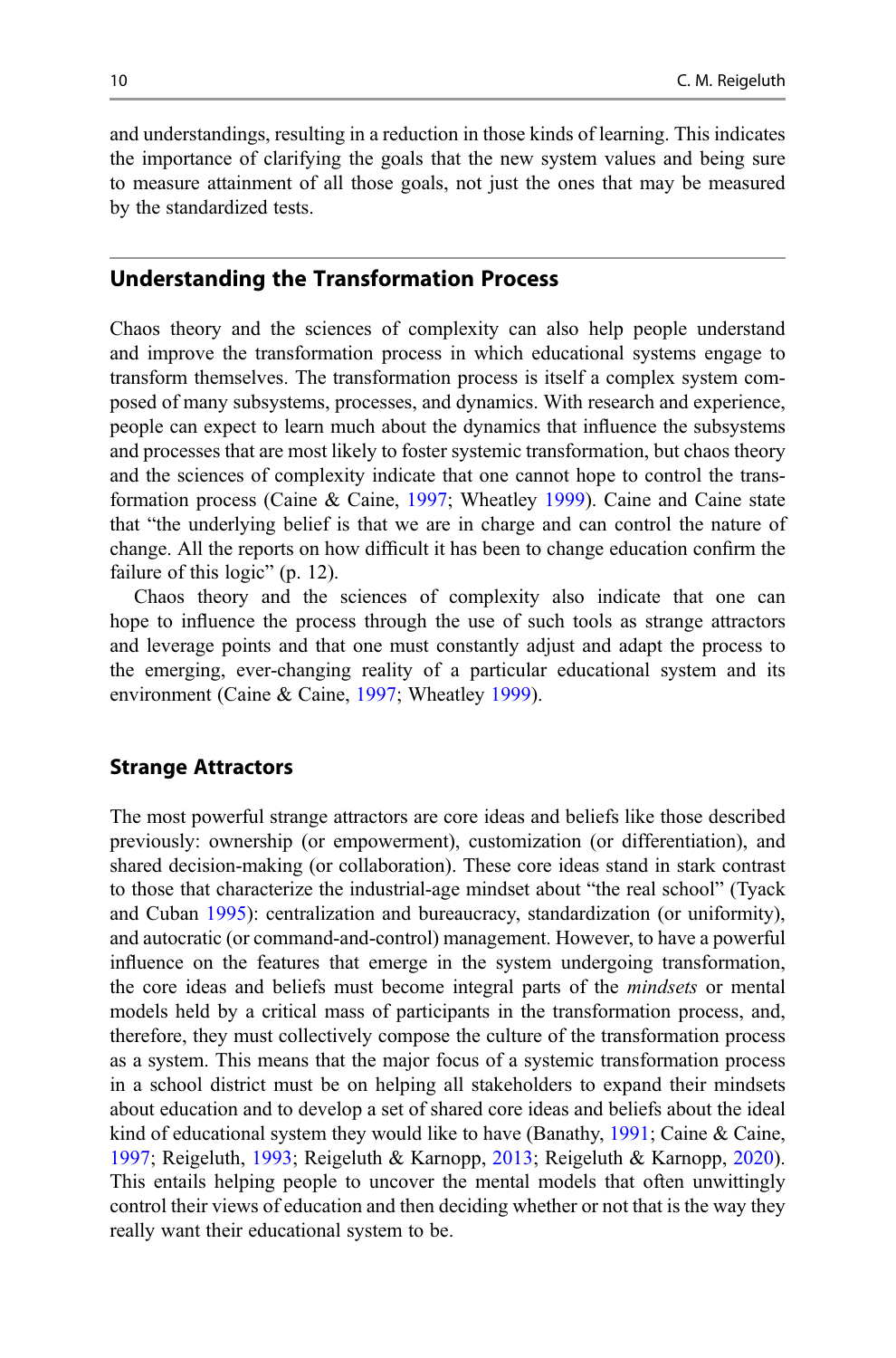#### Leverage Points

Leverage points can greatly facilitate the systemic transformation of educational systems. An example of a leverage point is **student assessment**. The current industrial-age schools reflect the belief that the purpose of student assessment is to compare students with each other. Hence, they use norm-based tests, they grade on a curve, and students become labeled as winners and losers and successes and failures. In contrast, if one wants all children to succeed, then the purpose of assessment should be to compare students with a standard of attainment, so that they may continue to work on a standard until it has been met. The current report card, with its list of courses and comparative grades, could be replaced by a list or "inventory" of attainments that are checked off as they are reached by each student. This one change could exert powerful leverage on other parts of the system, most notably the way teaching and learning occur in the classroom – leverage that might be more powerful than the forces that the rest of the system would place on the inventory of attainments to change it back to a sorting-focused assessment system. Furthermore, if appropriate strange attractors have been developed (e.g., enough stakeholders have expanded their mental models to encompass the belief that student assessment should be designed to inform learning rather than to sort students), those strange attractors will create a powerful force in support of such a compatible leverage point and against those aspects of the current system that would otherwise be working to change the assessment system back to what it was.

## Conclusion

Just as the industrial revolution made the one-room school house obsolete, the information revolution has made the current factory model of schools obsolete. Educational systems must transform themselves to better meet the dramatically changing needs of children and their communities (coevolution). An understanding of chaos theory and the sciences of complexity (two relatively recent developments in systems theory) is crucial to successfully navigate such systemic (or paradigmatic) transformation of educational systems. Helpful concepts include coevolution, disequilibrium, positive feedback, perturbation, transformation, fractals, strange attractors, self-organization, and dynamic complexity. These concepts can help people understand when a system is ready for transformation and the system dynamics that are likely to influence individual changes attempted and the effects of those changes.

Furthermore, chaos theory and the sciences of complexity can help people understand and improve the transformation process as a complex system that educators use to transform their educational systems. Strange attractors and leverage points are particularly important to help educational systems to correct the dangerous coevolutionary imbalance that currently exists.